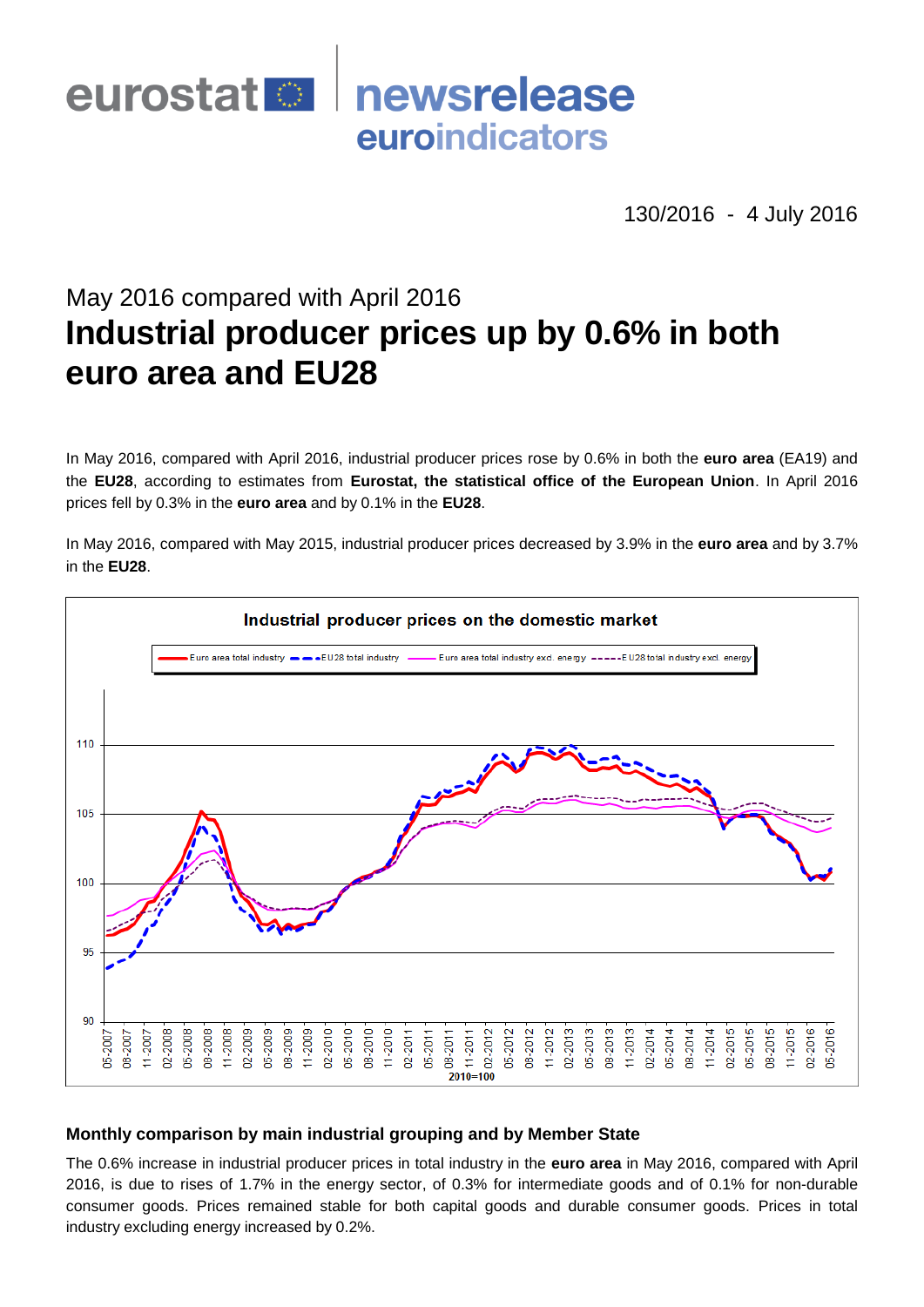In the **EU28**, the 0.6% increase is due to rises of 2.1% in the energy sector, of 0.3% for intermediate goods and of 0.1% for non-durable consumer goods. Prices remained stable for both capital goods and durable consumer goods. Prices in total industry excluding energy increased by 0.2%.

Industrial producer prices rose in nearly all Member States, with the highest increases observed in **Belgium** (+2.7%), the **Netherlands** (+2.0%), **Hungary** (+1.6%) and **Greece** (+1.3%). Industrial producer prices decreased only in **Latvia** (-0.4%), **Sweden** (-0.2%) and **Bulgaria** (-0.1%).

# **Annual comparison by main industrial grouping and by Member State**

The 3.9% decrease in industrial producer prices in total industry in the **euro area** in May 2016, compared with May 2015, is due to price falls of 10.8% in the energy sector, of 2.9% for intermediate goods and of 0.6% for non-durable consumer goods, while prices rose by 0.4% for capital goods and by 0.9% for durable consumer goods. Prices in total industry excluding energy fell by 1.2%.

In the **EU28**, the 3.7% price decrease is due to falls of 11.3% in the energy sector, of 2.6% for intermediate goods and of 0.6% for non-durable consumer goods, while prices rose by 0.6% for capital goods and by 0.9% for durable consumer goods. Prices in total industry excluding energy fell by 1.0%.

Industrial producer prices fell in all Member States except **Malta** (+0.9%). The largest decreases were observed in the **Netherlands** (-8.2%), **Greece** (-8.1%), **Croatia** (-6.3%) and **Slovakia** (-5.9%).

#### Geographical information

The **euro area** (EA19) includes Belgium, Germany, Estonia, Ireland, Greece, Spain, France, Italy, Cyprus, Latvia, Lithuania, Luxembourg, Malta, the Netherlands, Austria, Portugal, Slovenia, Slovakia and Finland.

The **European Union** (EU28) includes Belgium, Bulgaria, the Czech Republic, Denmark, Germany, Estonia, Ireland, Greece, Spain, France, Croatia, Italy, Cyprus, Latvia, Lithuania, Luxembourg, Hungary, Malta, the Netherlands, Austria, Poland, Portugal, Romania, Slovenia, Slovakia, Finland, Sweden and the United Kingdom.

#### Methods and definitions

The **index of producer prices** shows (in the national currency of the country concerned) changes in the ex-works sale prices of all products sold on the domestic market, excluding imports. Euro area and EU indices refer to overall weighted price changes. The figures are not calendar day or seasonally adjusted. Total industry covers [NACE rev.2](http://ec.europa.eu/eurostat/ramon/nomenclatures/index.cfm?TargetUrl=LST_NOM_DTL&StrNom=NACE_REV2&StrLanguageCode=EN&IntPcKey=&StrLayoutCode=HIERARCHIC&IntCurrentPage=1) sections B to D + E36.

#### Revisions and timetable

Compared with data issued in the News Release [107/2016](http://ec.europa.eu/eurostat/documents/2995521/7427809/4-02062016-AP-EN.pdf/7f89f819-db08-41ec-bc2f-dbceabac2022) of 2 June 2016, the monthly percentage change for April 2016 remains unchanged at -0.3% in the euro area and has been revised from -0.2% to -0.1% in the EU28. The annual percentage changes remain unchanged at -4.4% in the euro area and at -4.2% in the EU28 .

#### For more information

Eurostat [database section](http://ec.europa.eu/eurostat/web/short-term-business-statistics/data/database) on short-term business statistics Eurostat [Statistics Explained article](http://ec.europa.eu/eurostat/statistics-explained/index.php/Industrial_producer_price_index_overview) on the index of producer prices Th[e weights of the Member States](https://circabc.europa.eu/w/browse/5e6d1e48-056c-4c6a-8278-3ab138bcf575) in the EU and euro area aggregates (see file EU-28\_EA-19\_NEWS\_RELEASE\_WEIGHTINGS\_2010) Eurostat €-indicators [release calendar](http://ec.europa.eu/eurostat/news/release-calendar)

#### Issued by: **Eurostat Press Office**

**Tim ALLEN Tel: +352-4301-33 444 [eurostat-pressoffice@ec.europa.eu](mailto:eurostat-pressoffice@ec.europa.eu)**



**www** [ec.europa.eu/eurostat/](http://ec.europa.eu/eurostat/)

For further information on data:

**Liselott ÖHMAN Tel: +352-4301-32 800 [liselott.oehman@ec.europa.eu](mailto:liselott.oehman@ec.europa.eu)**

[@EU\\_Eurostat](http://twitter.com/EU_Eurostat)

**Media requests**: Eurostat media support / Tel: +352-4301-33 408 / [eurostat-mediasupport@ec.europa.eu](mailto:eurostat-mediasupport@ec.europa.eu)

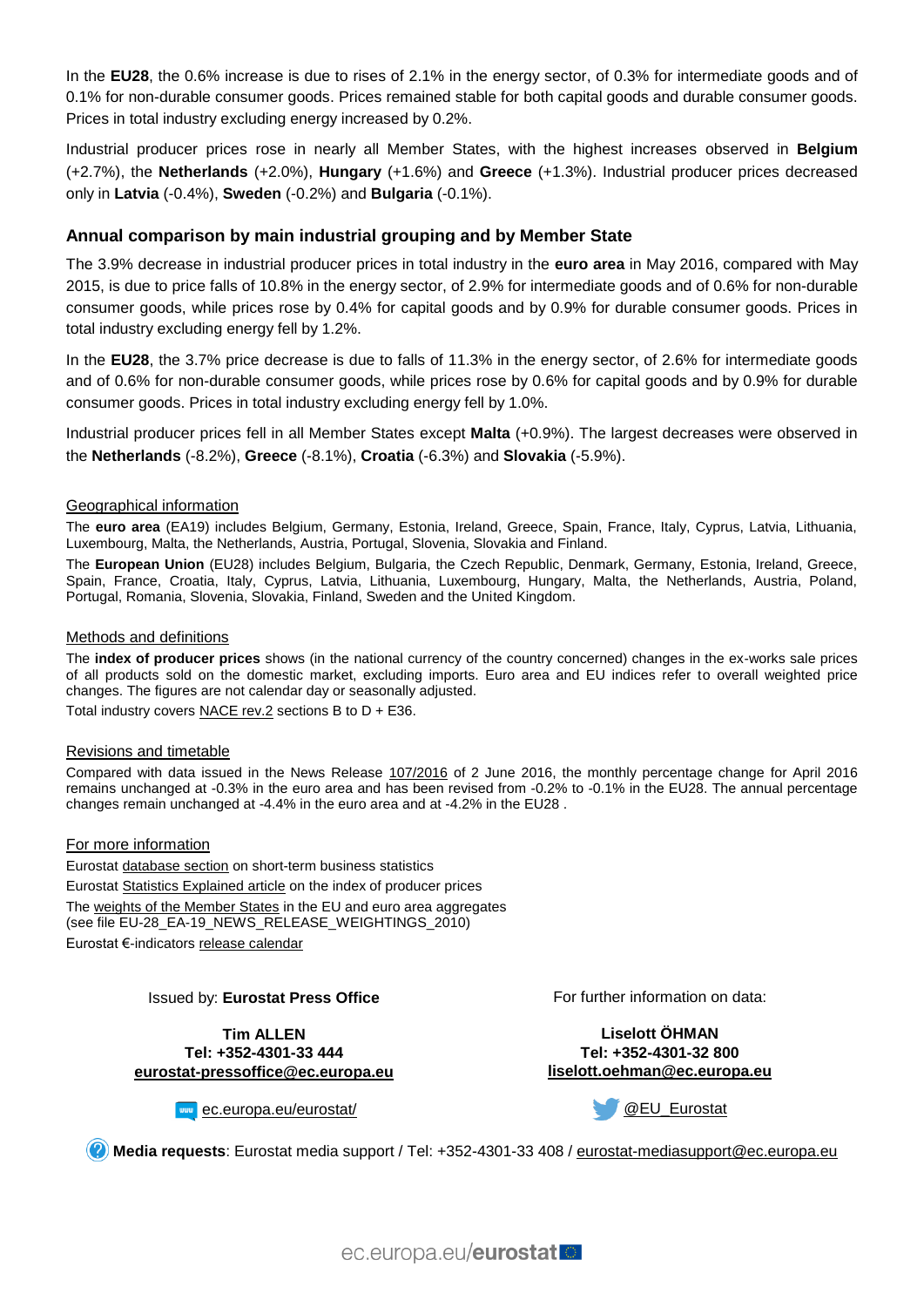## **Industrial producer prices on the domestic market**

% change compared with previous month

|                                 | <b>Dec-15</b> | $Jan-16$ | Feb-16 | Mar-16 | Apr-16 | May-16 |
|---------------------------------|---------------|----------|--------|--------|--------|--------|
| <b>EA19</b>                     |               |          |        |        |        |        |
| Total industry                  | $-0.8$        | $-1.1$   | $-0.6$ | 0.2    | $-0.3$ | 0.6    |
| Total industry excluding energy | $-0.2$        | $-0.1$   | $-0.2$ | $-0.1$ | 0.1    | 0.2    |
| Intermediate goods              | $-0.3$        | $-0.5$   | $-0.5$ | $-0.1$ | 0.2    | 0.3    |
| Energy                          | $-2.6$        | $-3.6$   | $-1.8$ | 1.1    | $-1.1$ | 1.7    |
| Capital goods                   | 0.0           | 0.1      | 0.0    | 0.0    | 0.1    | 0.0    |
| Durable consumer goods          | 0.0           | 0.2      | 0.1    | 0.2    | 0.1    | 0.0    |
| Non-durable consumer goods      | $-0.1$        | 0.0      | $-0.2$ | $-0.2$ | 0.0    | 0.1    |
| <b>EU28</b>                     |               |          |        |        |        |        |
| Total industry                  | $-0.8$        | $-1.1$   | $-0.6$ | 0.4    | $-0.1$ | 0.6    |
| Total industry excluding energy | $-0.2$        | $-0.1$   | $-0.2$ | $-0.1$ | 0.1    | 0.2    |
| Intermediate goods              | $-0.3$        | $-0.4$   | $-0.4$ | $-0.1$ | 0.1    | 0.3    |
| Energy                          | $-2.9$        | $-4.0$   | $-1.8$ | 1.8    | $-0.4$ | 2.1    |
| Capital goods                   | 0.0           | 0.1      | 0.0    | 0.0    | 0.1    | 0.0    |
| Durable consumer goods          | 0.0           | 0.2      | 0.1    | 0.2    | 0.1    | 0.0    |
| Non-durable consumer goods      | $-0.1$        | 0.0      | $-0.2$ | $-0.1$ | 0.0    | 0.1    |

The source dataset is availabl[e here.](http://appsso.eurostat.ec.europa.eu/nui/show.do?query=BOOKMARK_DS-069537_QID_-67EF4487_UID_-3F171EB0&layout=TIME,C,X,0;GEO,L,Y,0;NACE_R2,L,Y,1;INDIC_BT,L,Z,0;S_ADJ,L,Z,1;UNIT,L,Z,2;INDICATORS,C,Z,3;&zSelection=DS-069537INDICATORS,OBS_FLAG;DS-069537INDIC_BT,PRIN;DS-069537S_ADJ,NSA;DS-069537UNIT,PCH_PRE;&rankName1=UNIT_1_2_-1_2&rankName2=INDIC-BT_1_2_-1_2&rankName3=INDICATORS_1_2_-1_2&rankName4=S-ADJ_1_2_-1_2&rankName5=TIME_1_0_0_0&rankName6=GEO_1_0_0_1&rankName7=NACE-R2_1_2_1_1&sortR=ASC_-1_FIRST&sortC=ASC_-1_FIRST&rStp=&cStp=&rDCh=&cDCh=&rDM=true&cDM=true&footnes=false&empty=false&wai=false&time_mode=ROLLING&time_most_recent=true&lang=EN&cfo=%23%23%23%2C%23%23%23.%23%23%23)

| Total industry        | <b>Dec-15</b> | <b>Jan-16</b> | Feb-16 | Mar-16 | Apr-16 | May-16  |
|-----------------------|---------------|---------------|--------|--------|--------|---------|
| <b>EA19</b>           | $-0.8$        | $-1.1$        | $-0.6$ | 0.2    | $-0.3$ | 0.6     |
| <b>EU28</b>           | $-0.8$        | $-1.1$        | $-0.6$ | 0.4    | $-0.1$ | 0.6     |
| <b>Belgium</b>        | $-2.0$        | $-2.7$        | $-1.1$ | 1.4    | $-0.9$ | 2.7     |
| <b>Bulgaria</b>       | $-0.5$        | $-0.7$        | $-0.4$ | 0.5    | $-0.4$ | $-0.1$  |
| <b>Czech Republic</b> | $-0.5$        | $-1.6$        | $-0.7$ | 0.0    | 0.1    | 0.4     |
| <b>Denmark</b>        | $-2.4$        | 1.7           | $-2.6$ | 0.8    | 0.5    | 0.3     |
| Germany               | $-0.4$        | $-0.8$        | $-0.5$ | 0.1    | 0.0    | 0.3     |
| <b>Estonia</b>        | $-2.0$        | 4.5           | $-5.2$ | 1.6    | $-0.9$ | 0.6     |
| Ireland               | $-0.3$        | $-1.4$        | $-1.4$ | $-0.1$ | 1.3    | 0.6     |
| Greece                | $-2.4$        | $-2.9$        | $-0.5$ | 1.8    | 0.2    | $1.3$   |
| <b>Spain</b>          | $-0.7$        | $-2.5$        | $-1.1$ | 0.6    | $-0.1$ | 0.8     |
| <b>France</b>         | $-1.2$        | $-1.0$        | $-0.5$ | 0.1    | $-0.4$ | 0.3     |
| Croatia               | $-1.0$        | $-1.0$        | $-0.8$ | 1.1    | $-1.5$ | 0.1     |
| <b>Italy</b>          | $-0.6$        | $-0.8$        | $-0.5$ | 0.2    | $-0.9$ | 0.7     |
| <b>Cyprus</b>         | $-0.2$        | $-1.3$        | $-0.1$ | $-1.9$ | 0.0    | 0.6     |
| Latvia                | $-0.3$        | 0.0           | $-1.3$ | $-0.6$ | $-0.2$ | $-0.4$  |
| Lithuania             | $-0.9$        | 1.7           | $-1.8$ | $-0.5$ | 0.1    | 0.4     |
| Luxembourg            | $-0.4$        | $-2.0$        | $-0.6$ | $-0.1$ | $-0.1$ | 0.1     |
| <b>Hungary</b>        | $-0.5$        | $-2.2$        | $-2.0$ | 0.5    | 0.0    | 1.6     |
| <b>Malta</b>          | 0.1           | 0.3           | 0.0    | 0.0    | $-0.1$ | $0.0\,$ |
| <b>Netherlands</b>    | $-2.4$        | $-2.2$        | $-1.5$ | 0.8    | $-0.3$ | 2.0     |
| Austria               | $-0.4$        | $-1.0$        | $-1.0$ | 0.2    | 0.1    | 0.2     |
| Poland                | $-0.2$        | $-1.1$        | $-0.5$ | 0.4    | 0.4    | 1.1     |
| Portugal              | $-1.2$        | $-0.5$        | 0.4    | $-0.2$ | $-0.3$ | 0.2     |
| Romania               | $-0.3$        | $-0.7$        | $-1.0$ | 0.1    | $-0.2$ | 0.1     |
| Slovenia              | $-0.1$        | $-0.1$        | $-0.4$ | $-0.3$ | $-0.1$ | 0.2     |
| Slovakia              | $-0.3$        | $-1.3$        | $-1.7$ | $-0.7$ | $-0.1$ | 0.3     |
| Finland               | $-1.0$        | $-0.3$        | $-0.9$ | 0.3    | 0.1    | 0.5     |
| <b>Sweden</b>         | 0.1           | $-0.2$        | $-0.3$ | 0.5    | $-1.0$ | $-0.2$  |
| <b>United Kingdom</b> | $-1.2$        | $-1.1$        | 0.0    | 1.2    | 0.8    | 0.9     |
| <b>Norway</b>         | $-2.7$        | 0.8           | $-2.5$ | 1.4    | 1.0    | 1.7     |
| <b>Switzerland</b>    | $-0.6$        | $-0.3$        | $-0.3$ | $-0.1$ | 0.1    | 0.2     |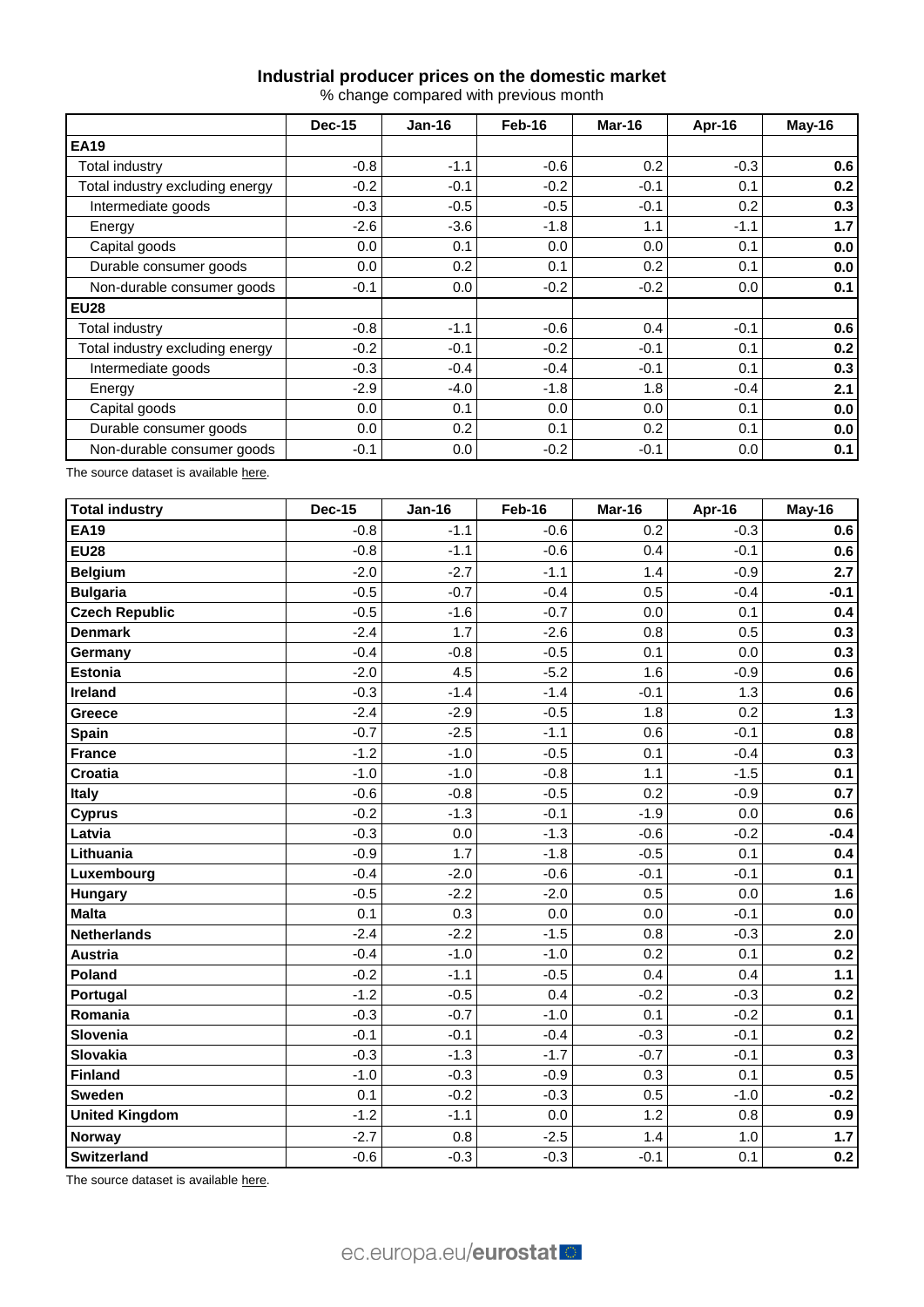# **Industrial producer prices on the domestic market**

% change compared with same month of previous year

|                                 | <b>Dec-15</b> | $Jan-16$ | Feb-16  | Mar-16  | Apr-16  | May-16  |
|---------------------------------|---------------|----------|---------|---------|---------|---------|
| <b>EA19</b>                     |               |          |         |         |         |         |
| Total industry                  | $-3.0$        | $-3.0$   | $-4.1$  | $-4.1$  | $-4.4$  | $-3.9$  |
| Total industry excluding energy | $-0.7$        | $-0.7$   | $-0.8$  | $-1.1$  | $-1.2$  | $-1.2$  |
| Intermediate goods              | $-1.9$        | $-1.8$   | $-2.2$  | $-2.7$  | $-2.9$  | $-2.9$  |
| Energy                          | $-8.9$        | $-8.9$   | $-12.4$ | $-11.9$ | $-12.5$ | $-10.8$ |
| Capital goods                   | 0.5           | 0.4      | 0.4     | 0.4     | 0.4     | 0.4     |
| Durable consumer goods          | 0.7           | 0.7      | 0.7     | 0.8     | 0.9     | 0.9     |
| Non-durable consumer goods      | $-0.3$        | $-0.3$   | $-0.5$  | $-0.8$  | $-0.8$  | $-0.6$  |
| <b>EU28</b>                     |               |          |         |         |         |         |
| Total industry                  | $-3.2$        | $-3.0$   | $-4.1$  | $-4.1$  | $-4.2$  | $-3.7$  |
| Total industry excluding energy | $-0.6$        | $-0.6$   | $-0.7$  | $-1.0$  | $-1.1$  | $-1.0$  |
| Intermediate goods              | $-1.8$        | $-1.7$   | $-2.0$  | $-2.4$  | $-2.6$  | $-2.6$  |
| Energy                          | $-10.8$       | $-10.1$  | $-13.8$ | $-12.9$ | $-12.9$ | $-11.3$ |
| Capital goods                   | 0.7           | 0.6      | 0.6     | 0.6     | 0.6     | 0.6     |
| Durable consumer goods          | 0.9           | 0.8      | 0.8     | 0.9     | 0.9     | 0.9     |
| Non-durable consumer goods      | $-0.3$        | $-0.3$   | $-0.5$  | $-0.7$  | $-0.7$  | $-0.6$  |

The source dataset is availabl[e here.](http://appsso.eurostat.ec.europa.eu/nui/show.do?query=BOOKMARK_DS-069537_QID_-6AB6E2D0_UID_-3F171EB0&layout=TIME,C,X,0;GEO,L,Y,0;NACE_R2,L,Y,1;INDIC_BT,L,Z,0;S_ADJ,L,Z,1;UNIT,L,Z,2;INDICATORS,C,Z,3;&zSelection=DS-069537INDICATORS,OBS_FLAG;DS-069537INDIC_BT,PRIN;DS-069537S_ADJ,NSA;DS-069537UNIT,PCH_PRE;&rankName1=UNIT_1_2_-1_2&rankName2=INDIC-BT_1_2_-1_2&rankName3=INDICATORS_1_2_-1_2&rankName4=S-ADJ_1_2_-1_2&rankName5=TIME_1_0_0_0&rankName6=GEO_1_0_0_1&rankName7=NACE-R2_1_2_1_1&sortR=ASC_-1_FIRST&sortC=ASC_-1_FIRST&rStp=&cStp=&rDCh=&cDCh=&rDM=true&cDM=true&footnes=false&empty=false&wai=false&time_mode=ROLLING&time_most_recent=true&lang=EN&cfo=%23%23%23%2C%23%23%23.%23%23%23)

| <b>Total industry</b> | <b>Dec-15</b> | <b>Jan-16</b> | Feb-16 | Mar-16 | Apr-16  | May-16 |  |
|-----------------------|---------------|---------------|--------|--------|---------|--------|--|
| <b>EA19</b>           | $-3.0$        | $-3.0$        | $-4.1$ | $-4.1$ | $-4.4$  | $-3.9$ |  |
| <b>EU28</b>           | $-3.2$        | $-3.0$        | $-4.1$ | $-4.1$ | $-4.2$  | $-3.7$ |  |
| <b>Belgium</b>        | $-3.0$        | $-3.8$        | $-6.0$ | $-6.3$ | $-6.9$  | $-5.1$ |  |
| <b>Bulgaria</b>       | $-3.2$        | $-2.9$        | $-4.0$ | $-4.1$ | $-4.1$  | $-4.5$ |  |
| <b>Czech Republic</b> | $-2.9$        | $-3.4$        | $-4.0$ | $-4.5$ | $-4.7$  | $-4.8$ |  |
| <b>Denmark</b>        | $-5.8$        | $-2.3$        | $-6.4$ | $-5.0$ | $-4.9$  | $-4.2$ |  |
| Germany               | $-2.2$        | $-2.3$        | $-3.0$ | $-3.0$ | $-3.0$  | $-2.7$ |  |
| <b>Estonia</b>        | $-5.5$        | 0.0           | $-5.1$ | $-3.9$ | $-4.9$  | $-3.5$ |  |
| Ireland               | $-3.8$        | $-2.7$        | $-3.2$ | $-5.8$ | $-4.6$  | $-3.6$ |  |
| Greece                | $-5.7$        | $-6.3$        | $-9.9$ | $-9.0$ | $-8.8$  | $-8.1$ |  |
| <b>Spain</b>          | $-2.2$        | $-4.2$        | $-5.5$ | $-5.4$ | $-5.9$  | $-5.5$ |  |
| France                | $-2.7$        | $-2.7$        | $-4.2$ | $-4.1$ | $-4.2$  | $-3.4$ |  |
| <b>Croatia</b>        | $-4.1$        | $-2.8$        | $-4.8$ | $-5.0$ | $-5.8$  | $-6.3$ |  |
| Italy                 | $-3.9$        | $-3.0$        | $-4.1$ | $-3.9$ | $-4.5$  | $-4.2$ |  |
| <b>Cyprus</b>         | $-7.1$        | $-6.9$        | $-6.8$ | $-5.7$ | $-5.2$  | $-4.9$ |  |
| Latvia                | $-2.5$        | $-2.8$        | $-3.9$ | $-3.9$ | $-4.0$  | $-4.3$ |  |
| Lithuania             | $-8.1$        | $-3.6$        | $-6.0$ | $-6.2$ | $-6.4$  | $-5.7$ |  |
| Luxembourg            | $-3.0$        | $-4.3$        | $-5.2$ | $-5.2$ | $-5.3$  | $-5.3$ |  |
| <b>Hungary</b>        | $-2.7$        | $-3.0$        | $-4.9$ | $-5.1$ | $-4.8$  | $-4.8$ |  |
| <b>Malta</b>          | $-2.9$        | $-3.0$        | $-3.2$ | $-3.3$ | 1.0     | 0.9    |  |
| <b>Netherlands</b>    | $-7.2$        | $-5.9$        | $-8.9$ | $-9.5$ | $-10.2$ | $-8.2$ |  |
| <b>Austria</b>        | $-2.6$        | $-2.9$        | $-4.3$ | $-4.0$ | $-3.8$  | $-3.5$ |  |
| Poland                | $-0.8$        | $-1.5$        | $-2.3$ | $-2.3$ | $-1.8$  | $-0.9$ |  |
| Portugal              | $-2.7$        | $-2.4$        | $-2.9$ | $-3.9$ | $-4.3$  | $-4.7$ |  |
| Romania               | $-1.7$        | $-2.4$        | $-3.6$ | $-3.8$ | $-3.3$  | $-3.2$ |  |
| Slovenia              | $-1.4$        | $-1.5$        | $-1.4$ | $-1.9$ | $-2.0$  | $-1.9$ |  |
| Slovakia              | $-4.6$        | $-5.3$        | $-4.8$ | $-6.2$ | $-5.8$  | $-5.9$ |  |
| Finland               | $-2.4$        | $-1.5$        | $-3.5$ | $-3.6$ | $-3.7$  | $-3.0$ |  |
| <b>Sweden</b>         | $-1.9$        | $-1.6$        | $-2.4$ | $-1.9$ | $-2.5$  | $-2.4$ |  |
| <b>United Kingdom</b> | $-5.6$        | $-4.1$        | $-5.0$ | $-4.4$ | $-3.8$  | $-3.4$ |  |
| <b>Norway</b>         | $-4.4$        | $-1.2$        | $-5.6$ | $-4.0$ | $-3.8$  | $-1.8$ |  |
| <b>Switzerland</b>    | $-3.0$        | $-2.8$        | $-2.4$ | $-2.8$ | $-1.7$  | $-1.6$ |  |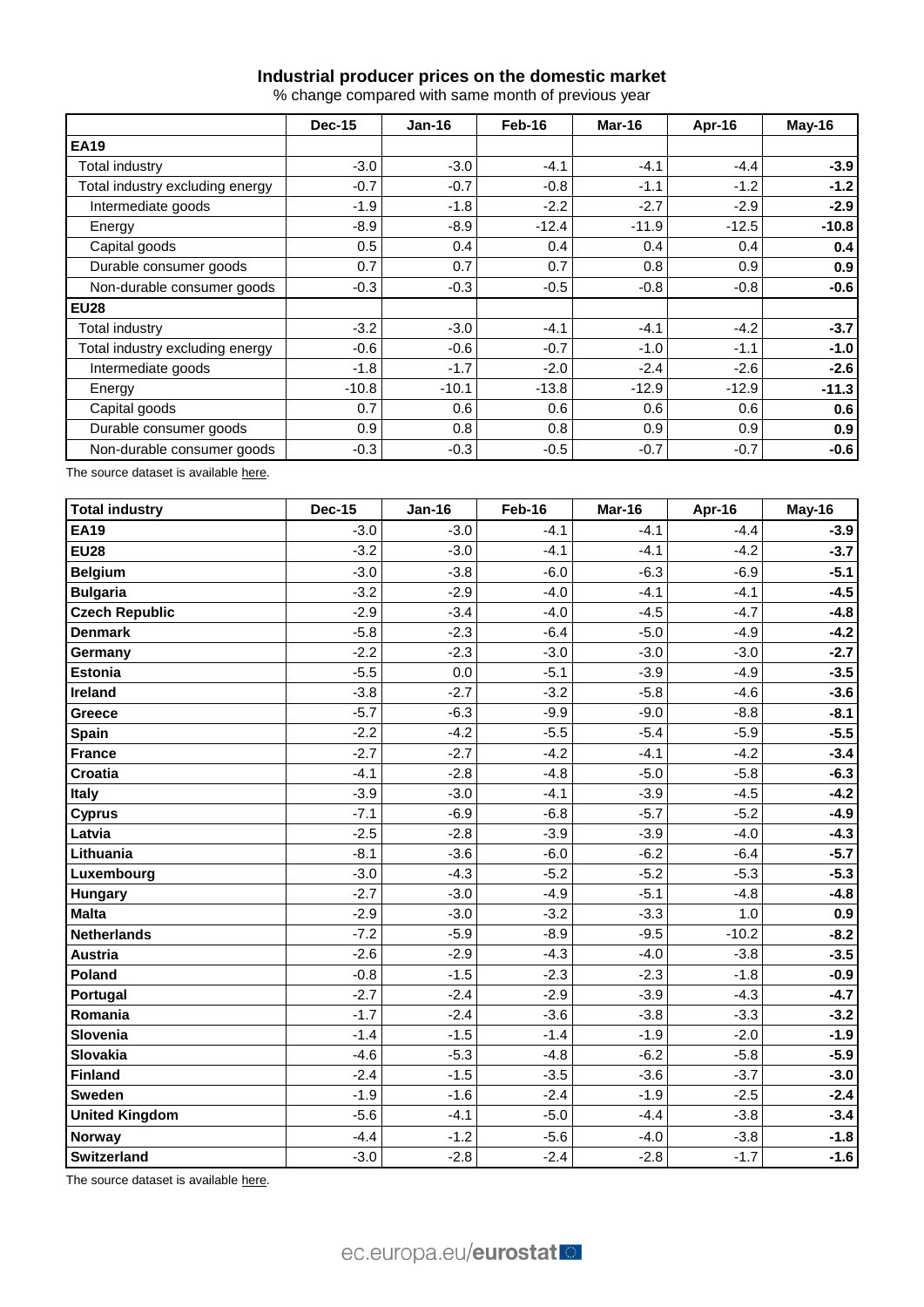# **Industrial producer prices indices on the domestic market for total industry**

(base year 2010)

|                       | 05/13 | 05/14 | 05/15 | 06/15 | 07/15 | 08/15 | 09/15 | 10/15 | 11/15 | 12/15 | 01/16 | 02/16 | 03/16 | 04/16 | 05/16 |
|-----------------------|-------|-------|-------|-------|-------|-------|-------|-------|-------|-------|-------|-------|-------|-------|-------|
| <b>EA19</b>           | 108.2 | 107.0 | 104.9 | 104.9 | 104.7 | 103.8 | 103.5 | 103.1 | 102.9 | 102.1 | 101.0 | 100.3 | 100.6 | 100.3 | 100.8 |
| <b>EU28</b>           | 108.7 | 107.7 | 105.0 | 104.9 | 104.6 | 103.6 | 103.3 | 103.0 | 102.8 | 102.0 | 100.8 | 100.2 | 100.6 | 100.5 | 101.1 |
| <b>Belgium</b>        | 112.8 | 107.4 | 104.8 | 104.4 | 103.4 | 102.2 | 102.8 | 102.5 | 102.1 | 100.1 | 97.4  | 96.3  | 97.7  | 96.8  | 99.4  |
| <b>Bulgaria</b>       | 112.5 | 111.8 | 111.3 | 111.5 | 110.9 | 109.5 | 109.4 | 108.8 | 108.2 | 107.6 | 106.8 | 106.4 | 107.0 | 106.5 | 106.4 |
| <b>Czech Republic</b> | 108.2 | 108.1 | 105.8 | 105.6 | 105.1 | 104.3 | 103.6 | 103.4 | 103.0 | 102.5 | 100.9 | 100.2 | 100.2 | 100.3 | 100.7 |
| <b>Denmark</b>        | 112.5 | 112.4 | 104.7 | 103.8 | 101.1 | 102.8 | 102.4 | 102.9 | 102.0 | 99.6  | 101.3 | 98.7  | 99.5  | 100.0 | 100.3 |
| Germany               | 106.8 | 106.0 | 104.6 | 104.5 | 104.5 | 104.1 | 103.7 | 103.3 | 103.1 | 102.7 | 101.9 | 101.4 | 101.5 | 101.5 | 101.8 |
| <b>Estonia</b>        | 115.6 | 116.2 | 113.3 | 113.9 | 112.2 | 112.9 | 111.9 | 112.4 | 111.2 | 109.0 | 113.9 | 108.0 | 109.7 | 108.7 | 109.3 |
| Ireland               | 111.0 | 111.5 | 107.0 | 107.2 | 108.6 | 107.6 | 105.5 | 104.3 | 104.5 | 104.2 | 102.7 | 101.3 | 101.2 | 102.5 | 103.1 |
| <b>Greece</b>         | 111.5 | 112.7 | 108.1 | 107.7 | 106.2 | 102.8 | 102.3 | 101.8 | 101.9 | 99.5  | 96.6  | 96.1  | 97.8  | 98.0  | 99.3  |
| Spain                 | 111.1 | 110.6 | 109.0 | 110.0 | 110.1 | 108.2 | 107.2 | 106.4 | 106.3 | 105.5 | 102.8 | 101.7 | 102.3 | 102.2 | 103.0 |
| <b>France</b>         | 107.4 | 106.9 | 105.1 | 105.3 | 105.1 | 104.0 | 104.0 | 104.1 | 104.3 | 103.0 | 102.0 | 101.5 | 101.6 | 101.2 | 101.5 |
| Croatia               | 114.4 | 111.7 | 108.8 | 108.4 | 107.9 | 106.4 | 105.8 | 105.8 | 105.2 | 104.1 | 103.1 | 102.3 | 103.4 | 101.9 | 102.0 |
| <b>Italy</b>          | 108.2 | 106.4 | 103.6 | 103.4 | 102.9 | 102.3 | 102.0 | 101.7 | 101.2 | 100.6 | 99.8  | 99.3  | 99.5  | 98.6  | 99.3  |
| <b>Cyprus</b>         | 112.7 | 108.7 | 102.0 | 101.8 | 102.7 | 102.7 | 101.9 | 101.8 | 99.9  | 99.7  | 98.4  | 98.3  | 96.4  | 96.4  | 97.0  |
| Latvia                | 116.1 | 115.2 | 114.9 | 115.1 | 114.6 | 114.0 | 113.5 | 112.9 | 113.1 | 112.7 | 112.8 | 111.3 | 110.6 | 110.4 | 109.9 |
| Lithuania             | 116.3 | 111.0 | 102.3 | 100.9 | 100.8 | 99.2  | 98.1  | 97.4  | 97.4  | 96.5  | 98.2  | 96.4  | 95.9  | 96.0  | 96.4  |
| Luxembourg            | 109.6 | 104.0 | 104.8 | 104.7 | 103.9 | 103.3 | 103.2 | 102.9 | 102.3 | 101.9 | 99.8  | 99.3  | 99.2  | 99.1  | 99.2  |
| <b>Hungary</b>        | 110.9 | 108.2 | 106.9 | 107.4 | 106.8 | 105.5 | 105.3 | 104.6 | 104.5 | 104.0 | 101.7 | 99.7  | 100.2 | 100.2 | 101.8 |
| <b>Malta</b>          | 105.5 | 103.8 | 99.7  | 99.7  | 99.7  | 99.6  | 100.1 | 100.1 | 100.4 | 100.5 | 100.7 | 100.7 | 100.7 | 100.6 | 100.6 |
| <b>Netherlands</b>    | 111.8 | 109.3 | 103.3 | 103.4 | 102.9 | 100.7 | 100.0 | 98.9  | 98.4  | 96.0  | 93.9  | 92.5  | 93.2  | 92.9  | 94.8  |
| Austria               | 104.4 | 103.1 | 101.5 | 101.4 | 101.2 | 100.8 | 100.5 | 100.1 | 99.8  | 99.4  | 98.4  | 97.4  | 97.6  | 97.7  | 97.9  |
| Poland                | 109.8 | 108.9 | 106.6 | 107.0 | 106.6 | 105.7 | 105.5 | 105.5 | 105.6 | 105.4 | 104.2 | 103.7 | 104.1 | 104.5 | 105.6 |
| Portugal              | 109.0 | 108.3 | 106.5 | 106.4 | 106.0 | 105.1 | 103.9 | 103.4 | 103.1 | 101.9 | 101.4 | 101.8 | 101.6 | 101.3 | 101.5 |
| Romania               | 116.0 | 117.1 | 114.5 | 114.7 | 114.2 | 113.5 | 113.2 | 113.1 | 113.1 | 112.8 | 111.9 | 110.8 | 110.9 | 110.7 | 110.8 |
| Slovenia              | 105.3 | 103.7 | 103.8 | 103.8 | 103.8 | 103.6 | 103.1 | 103.1 | 102.7 | 102.6 | 102.5 | 102.1 | 101.8 | 101.7 | 101.9 |
| Slovakia              | 106.5 | 102.6 | 99.0  | 98.1  | 98.3  | 98.0  | 96.7  | 96.7  | 96.9  | 96.6  | 95.3  | 93.7  | 93.0  | 92.9  | 93.2  |
| <b>Finland</b>        | 109.0 | 108.1 | 106.7 | 106.5 | 106.7 | 105.8 | 105.0 | 104.9 | 104.8 | 103.8 | 103.5 | 102.6 | 102.9 | 103.0 | 103.5 |
| <b>Sweden</b>         | 98.9  | 99.6  | 99.5  | 98.6  | 98.0  | 97.8  | 97.7  | 98.4  | 98.2  | 98.3  | 98.1  | 97.8  | 98.3  | 97.3  | 97.1  |
| <b>United Kingdom</b> | 112.4 | 112.0 | 104.4 | 104.0 | 103.2 | 101.0 | 101.1 | 100.8 | 100.2 | 99.0  | 97.9  | 97.9  | 99.1  | 99.9  | 100.8 |
| Norway                | 109.3 | 110.7 | 108.3 | 107.0 | 105.4 | 103.7 | 104.0 | 105.6 | 106.8 | 103.9 | 104.7 | 102.1 | 103.5 | 104.5 | 106.3 |
| <b>Switzerland</b>    | 99.4  | 99.2  | 95.7  | 95.7  | 95.4  | 95.1  | 94.9  | 94.8  | 95.2  | 94.5  | 94.3  | 94.0  | 93.9  | 94.0  | 94.2  |